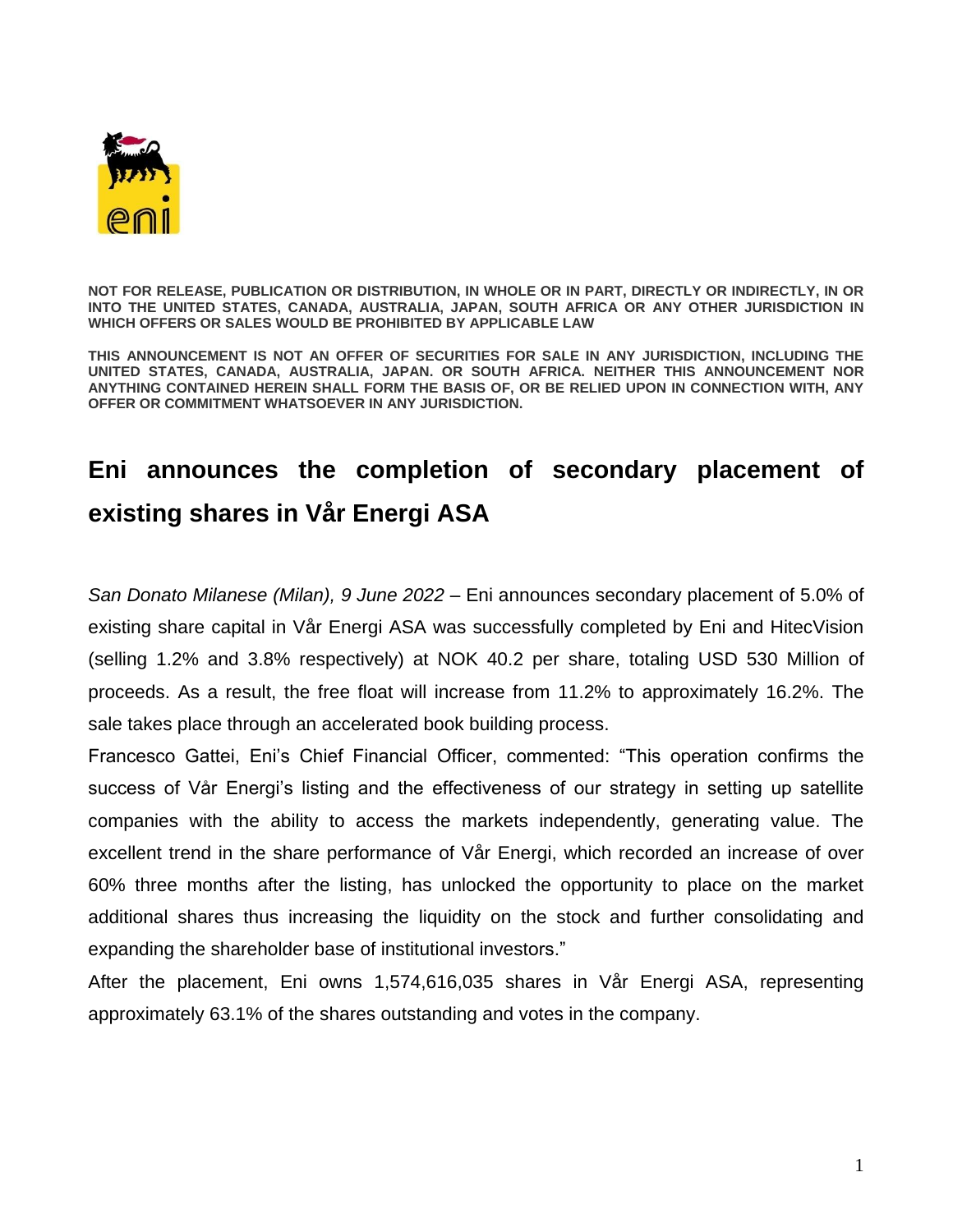**Contatti societari:**

**Ufficio Stampa***:* **Tel. +39.0252031875 – +39.0659822030 Numero verde azionisti (dall'Italia): 800940924 Numero verde azionisti (dall'estero): + 80011223456 Centralino: +39.0659821**

**[ufficio.stampa@eni.com](mailto:ufficio.stampa@eni.com) [segreteriasocietaria.azionisti@eni.com](mailto:segreteriasocietaria.azionisti@eni.com) [investor.relations@eni.com](mailto:investor.relations@eni.com)**

**Sito internet: [www.eni.com](http://www.eni.com/)**

Segui @eni

## *Important Regulatory Notice*

*This announcement is not for publication, distribution or release, directly or indirectly, in or into the United States of America (including its territories and possessions, any state of the United States of America and the District of Columbia), Canada, Australia, Japan, South Africa or any other jurisdiction where such an announcement would be unlawful. The distribution of this announcement may be restricted by law in certain jurisdictions and persons into whose possession this document or other information referred to herein comes should inform themselves about and observe any such restriction. Any failure to comply with these restrictions may constitute a violation of the securities laws of any such jurisdiction.*

*The securities referred to herein have not been and will not be registered under the U.S. Securities Act of 1933, as amended, and may not be offered or sold in the United States without registration thereunder or pursuant to an available exemption therefrom. Neither this document nor the information contained herein constitutes or forms part of an offer to sell, or the solicitation of an offer to buy, securities in the United States. There will be no public offer of any securities in the United States or in any other jurisdiction. Any public offering of securities to be made in the United States will be made by means of a prospectus that may be obtained from the issuer or the selling security holder and that will contain detailed information about the company and management, as well as financial statements.*

*Pursuant to the Prospectus Regulation, in member states (each, a "Relevant Member State") of the European Economic Area ("EEA"), this announcement and any offer if made subsequently is directed exclusively at*  persons who are "qualified investors" within the meaning of the Prospectus Regulation ("Qualified Investors"). *For these purposes, the expression "Prospectus Regulation" means Regulation (EU) 2017/1129 and includes any relevant implementing measure in the Relevant Member State. In the United Kingdom this announcement is directed exclusively at persons who are "qualified investors" (as defined in the Prospectus Regulation as it forms*  part of UK domestic law by virtue of the European Union (Withdrawal) Act 2018) who are *(i)* investment *professionals falling within Article 19(5) of the Financial Services and Markets Act 2000 (Financial Promotion) Order 2005 (the "Order"), (ii) persons referred to in Article 49(2) (a) to (d) of the Order (high net worth entities, non-registered associations, etc.) and (iii) other persons to whom this document may be lawfully communicated or caused to be communicated; any other persons in the United Kingdom should not take any action on the basis of this announcement and should not act on or rely on it.* 

*This announcement is not an offer of securities or investments for sale nor a solicitation of an offer to buy securities or investments in any jurisdiction where such offer or solicitation would be unlawful. No action has been taken that would permit an offering of the securities or possession or distribution of this announcement in any jurisdiction where action for that purpose is required. Persons into whose possession this announcement comes are required to inform themselves about and to observe any such restrictions.*

*No representation or warranty, express or implied, is or will be made as to, or in relation to, and no responsibility or liability is or will be accepted by the managers (the "Managers") or by any of its affiliates or agents as to, or in*